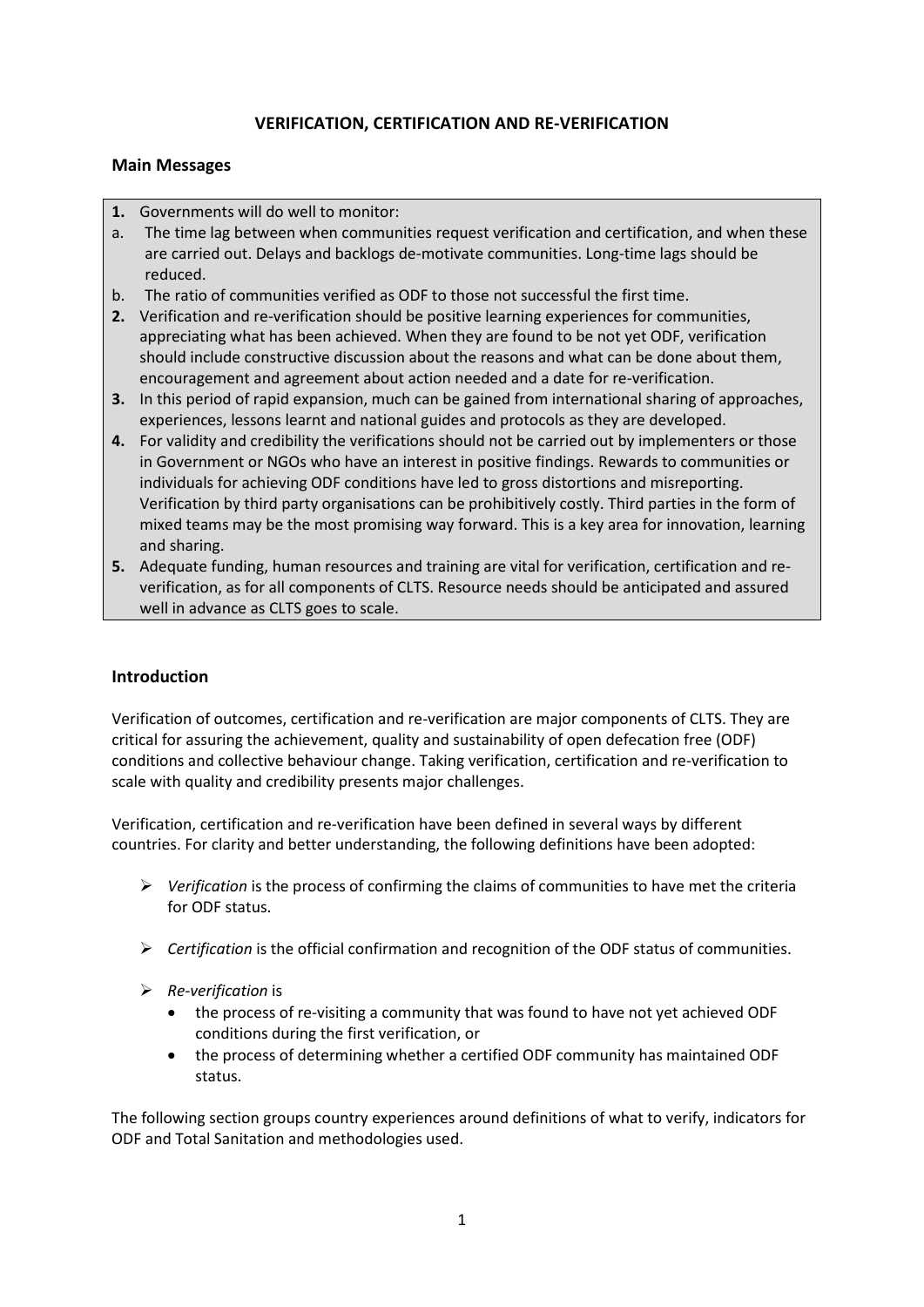# **1. Defining what to verify/certify**

Definitions and criteria for assessing ODF and collective behaviour change vary. In some cases, as below, ODF is distinguished from Total Sanitation. These criteria are a continuum, and some such as hand washing facilities and practice are often included in the definition of ODF. The following examples show typically included indicators.

# *Indicators for ODF:*

- No Open Defecation
- Household latrines constructed and used by all households (some countries specify that all facilities should be improved sanitation, others accept any kind of latrine)
- All household pit latrines have drop hole covers
- Community has mechanisms to monitor progress and rules/sanctions deterring open defecators.

# *Indicators for Total Sanitation:*

In addition to the above indicators for ODF, the following are other indicators that can be used for ODF or for Total Sanitation:

- Hand washing facilities and practice, with soap or ash
- Safe solid and liquid waste disposal (including animal waste)
- Use of elevated dish drying racks
- Covering of food
- Safe drinking water storage and handling
- Clothes lines
- Bathrooms
- Provision of institutional latrines in schools, markets and for passers-by
- Keeping water sources clean in the dwelling
- General environmental cleanliness.

#### **2. Methodology for verification, certification and re-verification**

Some of the common methods for all three activities have been:

- Using an agreed checklist
- Sampling households and inspecting latrines and other facilities
- Transect walks and observations
- Interviews and Focus Group Discussions
- Discussion with children and old people
	- followed by
- Feedback to communities and discussing action if needed.

Unannounced visits are encouraged as they avoid misleading impressions from temporary community efforts which are then not sustained.

(For fuller lists and ideas see the section on verification in the Lukenya Notes and the other sources below)

# **Some examples of country experiences on verification and certification**

By now there are experiences on this subject from almost all countries implementing CLTS. Institutions and individuals who are in practice engaged in verification, certification and re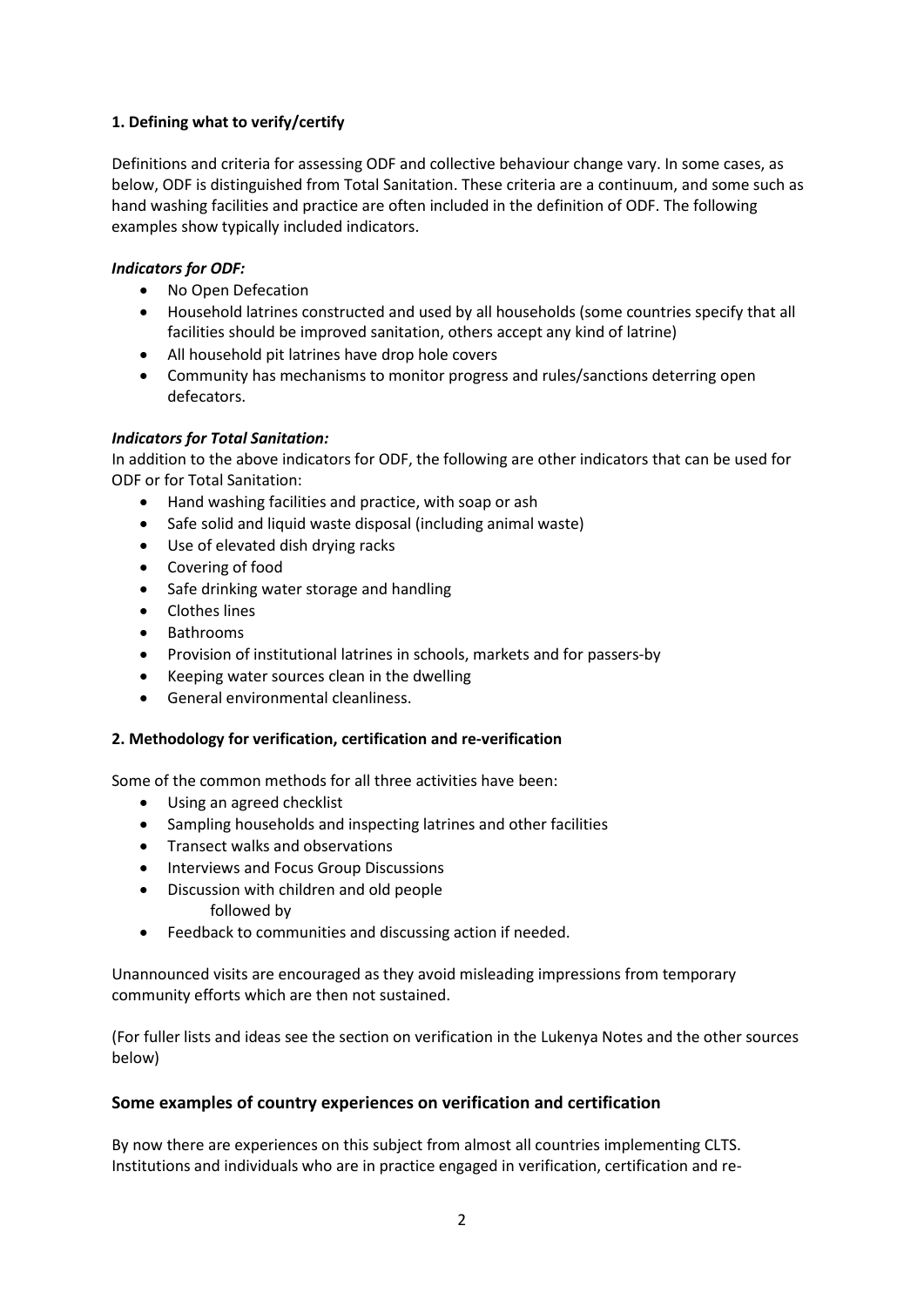verification vary widely between countries, and even within countries. They can include government and local authority staff of various departments, members of NGOs and other civil society, community-based organisations, natural leaders, members of WASH committees, donors and others. Third parties who are neither implementers nor members of the communities being assessed are an option that may be preferred as they should eliminate biases that could occur when implementers or community members rank their own performance. The following table outlines the verification and certification processes in different countries.

| <b>Country</b> | <b>Verification Process</b>                                  | <b>Certification Process</b>                        |
|----------------|--------------------------------------------------------------|-----------------------------------------------------|
| Ethiopia       | The Ethiopia version of CLTS is CLTSH where H stands         | Certification of ODF communities follows            |
|                | for Hand washing and Safe management of Water.               | verification by external experts other than         |
|                | Two phases of verification are carried out:                  | the implementers. Communities are                   |
|                | Phase I: Deals with 100% reduction of Open                   | certified following verification which              |
|                | Defecation as defined by the group.                          | normally is done during Celebrations                |
|                | Phase II: Carried out after following a rigorous and         | arranged by communities themselves.                 |
|                | consistent follow up for at least 6 months to confirm        |                                                     |
|                | that communities are practicing hand washing and             |                                                     |
|                | safe water management.                                       |                                                     |
| Indonesia      | The ODF verification process includes:                       | Certification process is the same as the            |
|                | Monitoring the change of households'<br>$\bullet$            | verification process. Communities cannot            |
|                | defecation-related behaviour which involves                  | verify themselves. When they feel they have         |
|                | verification of each household as ODF in the                 | become ODF, they request verification by            |
|                | community.                                                   | external teams of verifiers - who are local         |
|                | A community that qualifies after external<br>$\bullet$       | government functionaries and                        |
|                | verification declares itself to be ODF and is                | representatives of other ODF communities.           |
|                | usually presented a formal certification by district         |                                                     |
|                | governments.                                                 |                                                     |
|                | A community that does not qualify is provided<br>$\bullet$   |                                                     |
|                | with explanations why they did not and re-                   |                                                     |
|                | verification is offered when they rectify the                |                                                     |
|                | situation and request a re-check.                            |                                                     |
|                | Routine monitoring of the ODF communities<br>٠               |                                                     |
|                | every 6 months or annually to ensure quality and             |                                                     |
|                | sustainability of ODF status.                                |                                                     |
| Nigeria        | Two major outcomes for CLTS are: ODF and Total               | The certification process includes:                 |
|                | Sanitation. Verification and certification exercises are     | State Task Group on Sanitation                      |
|                | carried out for each of these outcomes.                      | comprising of all relevant government               |
|                | The ODF verification process includes:                       | ministries, departments and agencies,               |
|                | Reporting of claimed ODF communities at the<br>$\bullet$     | and NGOs conduct ODF Certification                  |
|                | community level by Water, Sanitation and                     |                                                     |
|                | Hygiene Committee (WASHCOM)                                  | Validation:                                         |
|                | First Level of Verification of WASHCOM ODF<br>$\bullet$      | This is conducted by the National Task<br>$\bullet$ |
|                | Claim conducted by the Local Government                      | Group on Sanitation comprising of all               |
|                | Authority WASH Unit/Department through un-                   | relevant federal government ministries,             |
|                | scheduled visits                                             | departments and agencies as well as                 |
|                | Second Level of Verification conducted by State<br>$\bullet$ | NGOS, donors and other development                  |
|                | Rural Water Supply and Sanitation Agency                     | partners.                                           |
|                | (RUWASSA)                                                    |                                                     |
|                |                                                              | For further details, please see the Nigeria         |
|                |                                                              | case study on page 8.                               |
|                |                                                              |                                                     |
| Ghana          | The processes of verification include:                       | Award of certified ODF communities<br>$\bullet$     |
|                | Invitation from Ministry of Local Government and             | during the commemoration of World                   |
|                | Rural Development requesting NGOs, Regions                   | Toilet Day.                                         |
|                | and Districts to present their claimed ODF                   | Awarded ODF Communities are entered<br>٠            |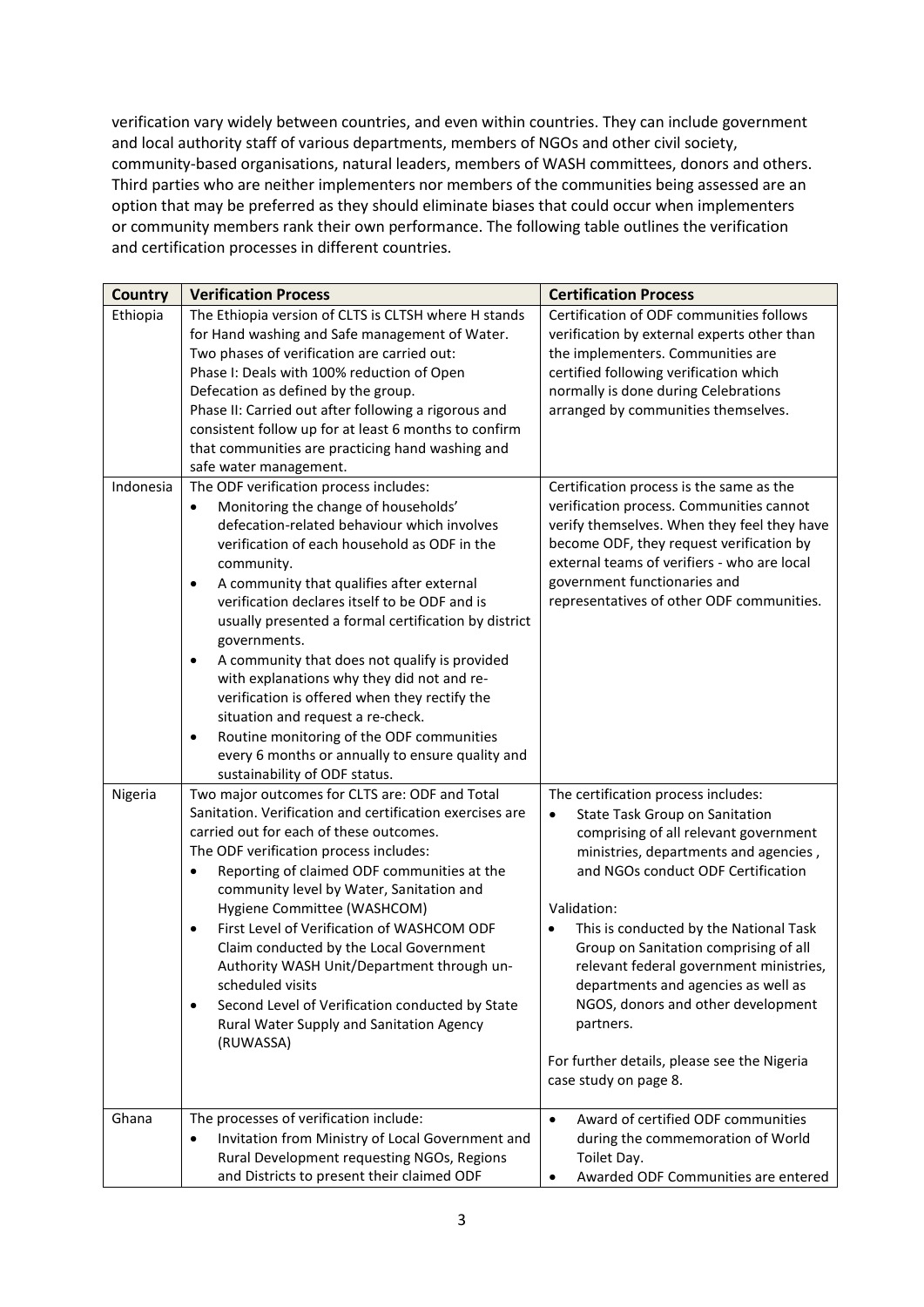|        | communities.<br>Community and Natural Leaders conduct self-<br>$\bullet$<br>assessment of their ODF status.<br>District level assessment of the claimed ODF<br>$\bullet$<br>status by visiting and assess all communities<br>claiming ODF in the District.<br>Regional level assessment involving random<br>$\bullet$<br>selection of communities for spot checking<br>(randomised verification).<br>National level assessment (randomised<br>$\bullet$<br>verification).                                                                                                                                                                                                                                                                                                                                                                                                                                                                                                    | into the ODF National League                                                                                                                                                                                                                                                                                                                                                                                                                                                                                                                                                                                                                                                                                                                                                                                                                                                                                                                                                                                                                                                                                                                                                                 |  |
|--------|------------------------------------------------------------------------------------------------------------------------------------------------------------------------------------------------------------------------------------------------------------------------------------------------------------------------------------------------------------------------------------------------------------------------------------------------------------------------------------------------------------------------------------------------------------------------------------------------------------------------------------------------------------------------------------------------------------------------------------------------------------------------------------------------------------------------------------------------------------------------------------------------------------------------------------------------------------------------------|----------------------------------------------------------------------------------------------------------------------------------------------------------------------------------------------------------------------------------------------------------------------------------------------------------------------------------------------------------------------------------------------------------------------------------------------------------------------------------------------------------------------------------------------------------------------------------------------------------------------------------------------------------------------------------------------------------------------------------------------------------------------------------------------------------------------------------------------------------------------------------------------------------------------------------------------------------------------------------------------------------------------------------------------------------------------------------------------------------------------------------------------------------------------------------------------|--|
| Kenya  | The process includes:<br>Receive ODF claims from village<br>CLTS/WASH committees<br>Establish a verification team led by Public<br>$\bullet$<br>Health officers and persons involved in<br>the CLTS process.<br>Train the team and develop team spirit,<br>$\bullet$<br>while agreeing to the benchmarks<br>Constitute each team ensuring that it has<br>$\bullet$<br>members of both genders and a<br>reasonable mix of community and CLTS<br>skills<br>Develop a daily work plan ensuring that<br>$\bullet$<br>the workload is reasonable<br>Develop the quality control and data<br>$\bullet$<br>entry protocol<br>Verification team visits all the ODF<br>$\bullet$<br>claimed villages<br>Receive verification data, assess and<br>$\bullet$<br>analyse who receives this, and who<br>determines ODF?<br>Determine ODF status<br>$\bullet$<br>Note: KWAHO is involved in the certification<br>and the Ministry of Public Health and<br>Sanitation does the verification | The process includes:<br>Receive schedule of villages verified as<br>ODF from the Ministry of Public Health<br>and Sanitation coordinator of the CLTS<br>program, which should include clear<br>location address and contacts of people<br>aware of the ODF process in that village<br>from the District Public Health officer<br>Establish a verification team of persons<br>$\bullet$<br>knowledgeable in CLTS but<br>independent for each village<br>Train the team and develop team spirit,<br>$\bullet$<br>while agreeing to the benchmarks<br>Constitute each team ensuring that its<br>$\bullet$<br>has members of both genders and a<br>reasonable mix of community and CLTS<br>skills<br>Develop a daily work plan ensuring that<br>$\bullet$<br>the workload is reasonable<br>Develop the quality control and data<br>$\bullet$<br>entry protocol<br>Certification team accompanied by<br>$\bullet$<br>village leaders visits every household in<br>the village and makes transect walks to<br>collect certification data<br>Discuss certification data, collected<br>$\bullet$<br>with village leaders<br>Determine ODF by all<br>٠<br>Sign a form of declaration; either village |  |
| Uganda | Process includes:<br>The sub county team provides the list of<br>villages that are claiming ODF status to the<br>district team.<br>The team is oriented on the ODF verification<br>٠<br>guidelines before embarking on the task.<br>After the observation the team reports back<br>٠<br>at an agreed meeting place.<br>Final verification is conducted by the district<br>٠<br>verification team which comprises of district<br>water and sanitation co-ordination<br>committee, district health inspector, LCV<br>(Local Council V), Secretary for Health,                                                                                                                                                                                                                                                                                                                                                                                                                  | Certification is conducted during an ODF<br>Celebration where the ODF villages are<br>awarded with a certificate.                                                                                                                                                                                                                                                                                                                                                                                                                                                                                                                                                                                                                                                                                                                                                                                                                                                                                                                                                                                                                                                                            |  |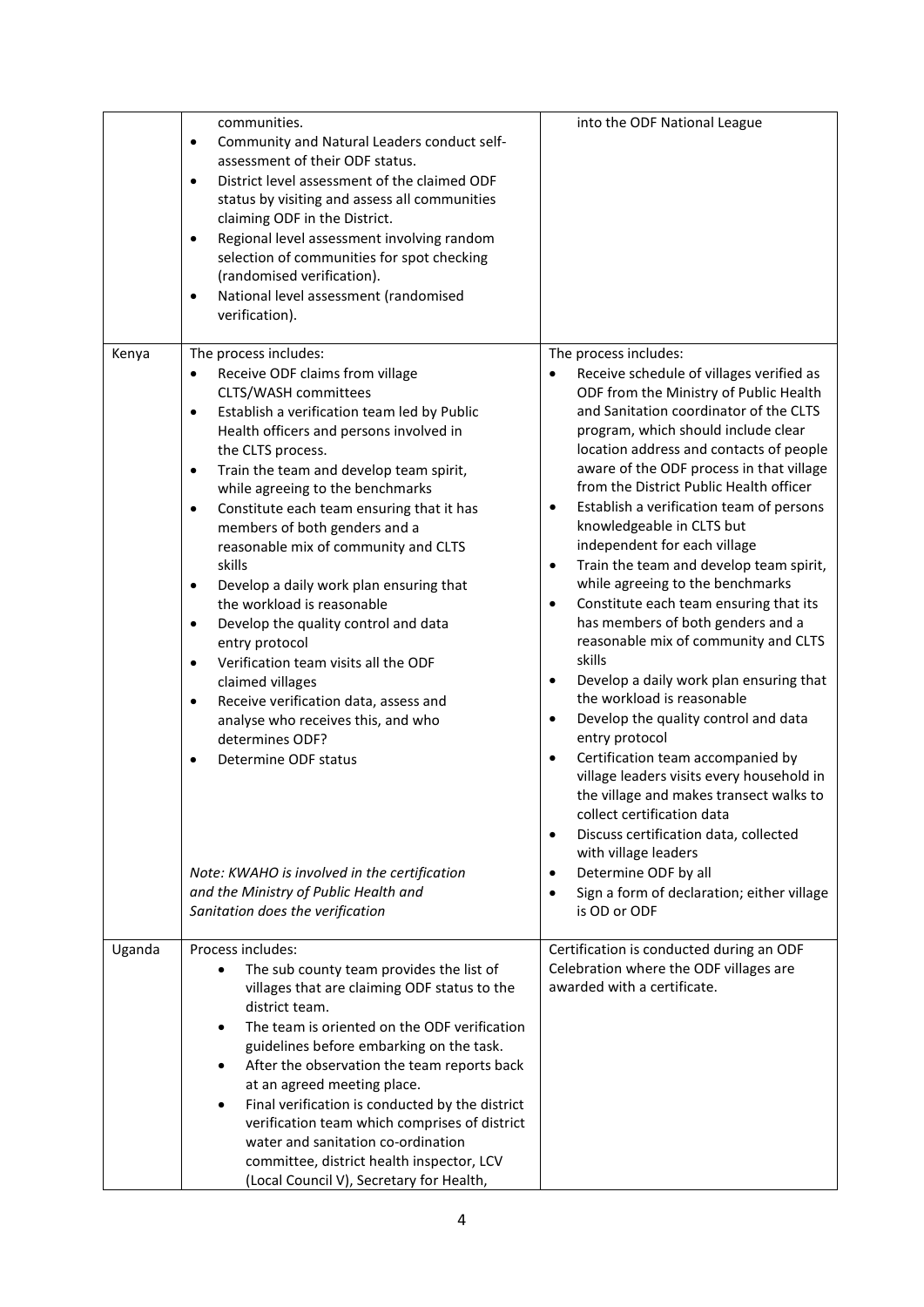|        | Technical support unit, and a representative<br>of a NGO.<br>Results are compiled and presented to the<br>community claiming ODF status. The result could be<br>that the community fulfils the criteria for being ODF,<br>or that that is not yet really ODF and therefore<br>explain the improvements that need to be made to<br>attain ODF status.                                                                                                                                                                                                                                                                                                                                                                                                                                                                                                                     |                                                                                                                                                                                                                                                                                                                                                                                                                                                                                                                   |
|--------|--------------------------------------------------------------------------------------------------------------------------------------------------------------------------------------------------------------------------------------------------------------------------------------------------------------------------------------------------------------------------------------------------------------------------------------------------------------------------------------------------------------------------------------------------------------------------------------------------------------------------------------------------------------------------------------------------------------------------------------------------------------------------------------------------------------------------------------------------------------------------|-------------------------------------------------------------------------------------------------------------------------------------------------------------------------------------------------------------------------------------------------------------------------------------------------------------------------------------------------------------------------------------------------------------------------------------------------------------------------------------------------------------------|
| Malawi | ODF: Every household uses a latrine with drop<br>hole cover and hand washing facility (100%<br>latrine coverage, sharing is acceptable).<br>At the village level: The Village Health and<br>$\bullet$<br>Water Committee, Health Extension Agent and<br>Headman nominate their village for ODF<br>verification. The Traditional Authority (TA)<br>representative, district representative, and a<br>selected NGO based in that catchment area (if<br>available) then verify the ODF status of the<br>village.<br>At the TA level: The TA nominates their<br>catchment area for verification. The District<br>Coordination Team conducts the verification.<br>These parties will conduct a random check of<br>$\bullet$<br>households and possible OD sites to ensure that<br>the village is truly ODF<br>Standardised verification tools will be used for<br>the process | Villages and TAs, once verified shall<br>$\bullet$<br>receive certification.<br>Recognition of certification by<br>signposts and other appropriate<br>means to praise community members<br>and encourage further sanitation and<br>hygiene improvements.<br>Follow-up checks by the extension<br>agents and natural leaders shall be<br>conducted twice per year for the<br>certified villages.<br>The verification and certification processes<br>for Malawi are based on the ODF Malawi<br>Strategy (2011-2015) |

# **General observations/reflections**

As the table above shows, all components of the verification and certification processes vary across the countries. However, there is some commonality in that the verification and certification processes usually takes between 3-6 months. There is also a focus on positive learning when a community is found not to be ODF.

For further information on who monitors at different levels, please see the table in Appendix 1.

# **1. Government monitoring of verification, certification and re-verification processes**

Government monitoring of verification, certification and re-verification is essential to assure good performance with accuracy and credibility and to minimise time lags. Governments can develop their monitoring plan with the active participation of all relevant stakeholders (details of existing guidelines can be found below in the sources section). The lead implementing Ministry or Agency should then ensure compliance to the verification and certification procedures.

#### *Three significant experiences:*

• In Ethiopia, at one time there were over 200 communities waiting to be verified, and only some 20 had been verified. This risked demotivating communities that experienced a long wait.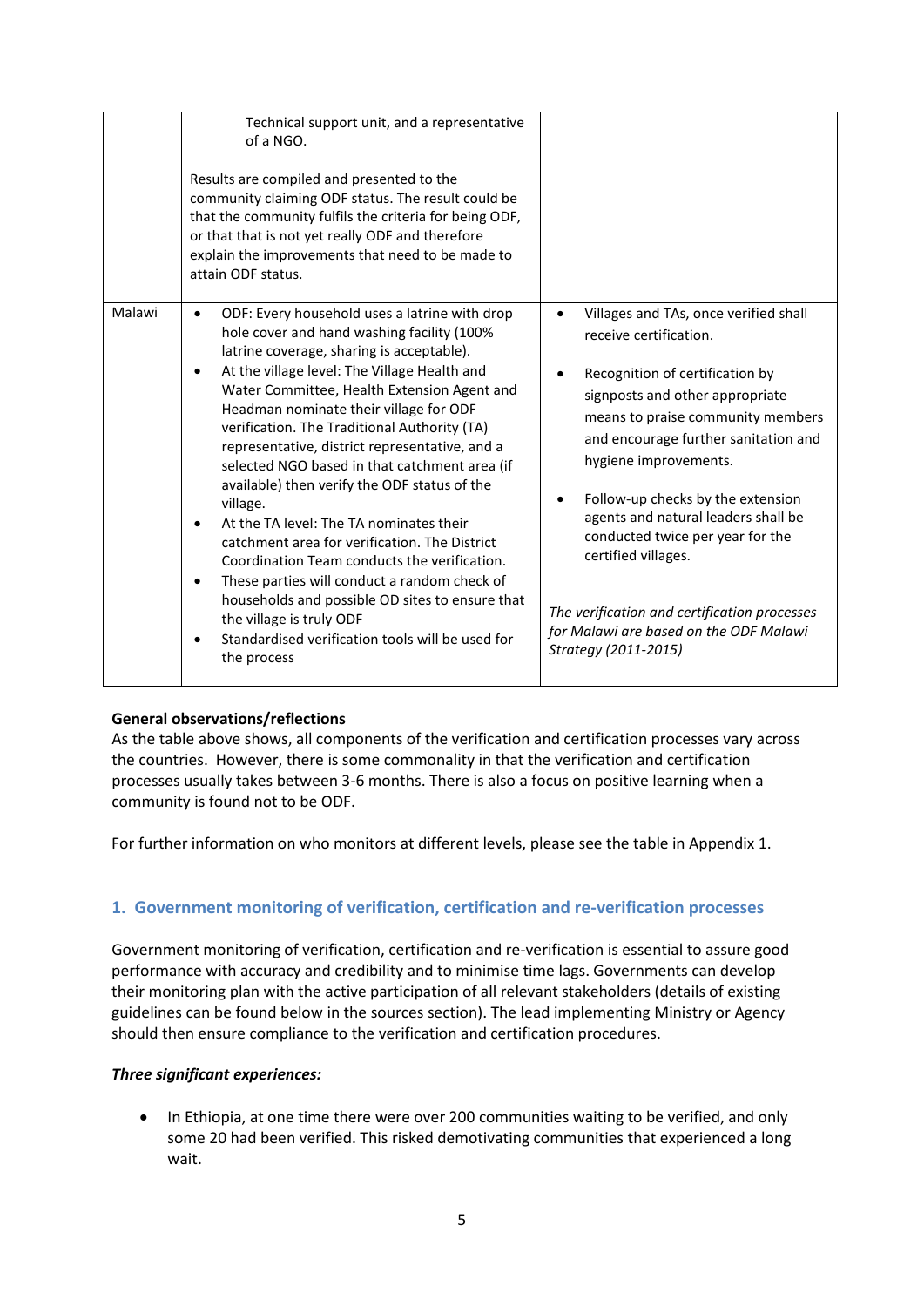- In Kenya, the government has produced *A Practitioners Guide for ODF Certification in Kenya*. The initial large scale verifications were conducted by the NGO KWAHO in Nyanza and Western Provinces. Out of 349 communities claiming to be ODF, 46 per cent were verified and 54 per cent were identified as needing further action. This ratio was considered credible, whereas very high proportions of either passes or of needing further action might have raised question marks about the process.
- In Ethiopia, in the past, institutions and organisations have had different verification guides. The Ministry of Health has now developed a national verification protocol that will be used across the country. It includes indicators that are to be used by verifying bodies at different levels, from village to national. The protocol can be viewed on the CLTS website at [http://www.communityledtotalsanitation.org/resource/federal-democratic-republic](http://www.communityledtotalsanitation.org/resource/federal-democratic-republic-ethiopia-ministry-health-cltsh-verification-and-certification)[ethiopia-ministry-health-cltsh-verification-and-certification](http://www.communityledtotalsanitation.org/resource/federal-democratic-republic-ethiopia-ministry-health-cltsh-verification-and-certification)

## *Recommendations:*

Governments need regular reporting systems to enable them to monitor two key statistics about the verification and certification process:

- The time lag between when communities request verification and certification, and when these are carried out. (These delays are sometimes caused by a nationally centralised system of verification and certification. A devolved system of verification/certification but which is counter checked by a centralised system for quality assurance may help to expedite the process, as in Nigeria). Delays and backlogs risk demotivating communities. Early warning of time lags can lead to remedial action
- The ratio of communities verified as ODF to those not successful first time. High rates of either passing or not passing may not be credible and deserve to be looked into.

The Lead Implementing Ministry or Agency may also conduct spot checks on selected communities while the verification and certification is going on.

**2. Verification and re-verification should be positive learning experiences for communities, appreciating what has been achieved. When they are found to be not yet ODF, verification should include constructive discussion about the reasons and what can be done about them, encouragement and agreement about action needed and a date for re-verification.**

The evidence given below is from verification experience in Kenya:

The process of verification was oriented to be positive for the community, even when found to be not ODF. An injunction for evaluators was 'Do not be the bloodhound but rather a watchdog'. KWAHO reported 'The most critical aspect of the certification exercise was to encourage and celebrate sanitation progress and innovations attained by various communities. Even when the village had not attained ODF status it was our mandate to encourage the natural leaders, the CLTS teams towards attaining ODF status. The approach also encompassed appreciative inquiry in to the way forward for those communities that had not attained ODF status.' (KWAHO 2011: 7, in Lukenya Notes, 2011)

In East Java, the one-day process of verification begins with a briefing of the team on the use of the standardised verification tool and planning the transect to cover all households. At the end of the transect, household observations and interviews, the team meets and shares and consolidates their findings. These are then reported to a village meeting. If the village qualifies, they are congratulated. If they do not qualify, the criteria that were not met are presented to them at the meeting, and a public discussion is held about what the community wishes to do about the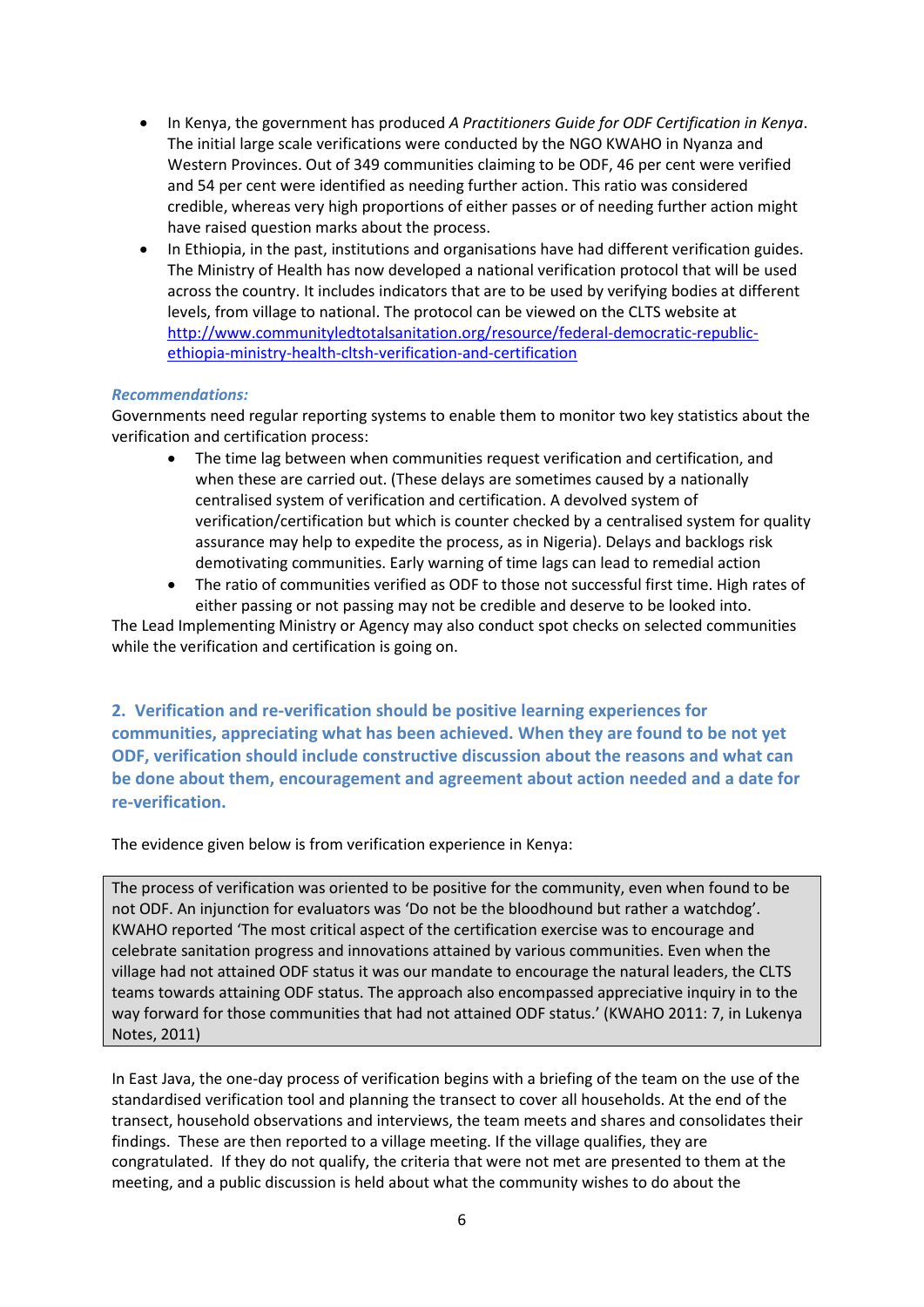shortcomings. This results in such communities deciding how to correct the situation and setting a date by when they will be ready for re-verification. All communities so far have successfully qualified for ODF status in the second round. The experience tends to build the whole community's awareness of the criteria to become and remain ODF.

*Recommendation:* Make verification a positive and encouraging experience for communities so that even if they do not pass, they learn what they need to do and are empowered and motivated to do what is needed to qualify for ODF status.

# **3. International sharing of approaches, experiences and lessons learnt, and of national guides and protocols developed, are recommended.**

The levels and sequences of verification and certification as represented in this diagram from Ghana are fairly common - community self-assessment, then verification, certification and celebration. As we shall see, though, who does and should conduct verification and certification is a major issue.

#### **ODF DECLARATION**



Some countries have guidelines for verification and certification. There is scope for sharing of these guidelines and possible intra-country harmonisation. There are situations where different implementing agencies within a country may have different guidelines and each follows their own set of rules, which makes consolidating national statistics difficult. The following case studies give examples of countries which have established national guidelines for verification and certification.

#### **Kenya Case Study: Going to scale with verification and certification**

Kenya faces a formidable challenge in going to scale with verification and certification for the ODF rural Kenya 2013 campaign. The Sanitation Technical Working Group came up with draft TORs that will guide the selection of entities that will be involved in CLTS third party certification, and these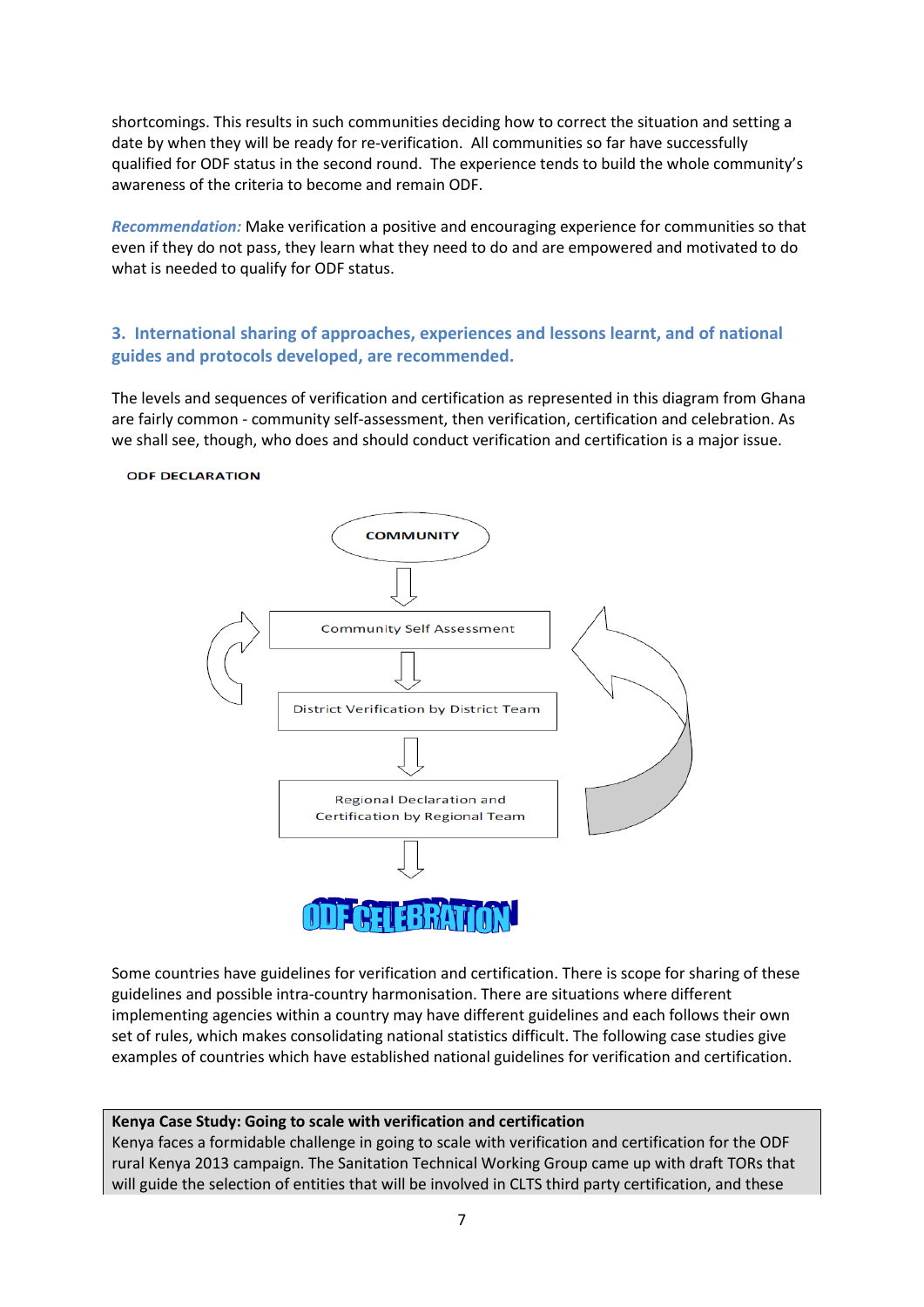were to be finalised and adopted by the Ministry of Public Health and Sanitation (the Government arm that spearheads CLTS). The Terms of Reference defined:

- Scope/guideline for certification
- Methodology
- Deliverables
- Certifiers' qualifications

However, the costs of third party verification at scale have raised questions about practicability (see below)

## **Nigeria Case Study**

In Nigeria, there are two major outcomes for CLTS and these are: ODF and Total Sanitation. Verification and certification exercises are carried out for each of these outcomes.

The ODF verification process includes:

- Reporting of claimed ODF communities by Water, Sanitation and Hygiene Committee (WASHCOM) to the Local Government Authority (LGA) Water, Sanitation and Hygiene Unit/Department. WASHCOM is a community based committee in charge of management of Water, Sanitation and Hygiene activities.
- First Level of Verification of WASHCOM ODF Claim is conducted by LGA Water, Sanitation and Hygiene (WASH) Unit/Department through un-scheduled visits.
- Second Level of Verification is conducted by the State Rural Water Supply and Sanitation Agency (RUWASSA) to verify the ODF claims.
- On verification of the ODF claims by RUWASSA, the verified ODF communities are reported to the State Task Group on Sanitation for certification.

The certification process includes:

• State Task Group on Sanitation comprising of all relevant government ministries, departments and agencies, and NGOs conduct ODF Certification.

No official certification is given until ODF has been sustained by communities for at least 6 months

Validation:

• This is conducted by the National Task Group on Sanitation comprising of all relevant federal government ministries, departments and agencies as well as NGOs, donors and other development partners, and it involves spot-checking to ensure quality control and strict compliance to the guidelines on verification and certification of ODF communities.

The same processes highlighted above are used for certification of Total Sanitation Communities. Verification and Certification of ODF and Total Sanitation communities are carried out using agreed guidelines for verification and certification processes which also has the checklists to be used for each level of the processes.\*

\*For more details please visit the CLTS website to download a copy of the Nigeria *"Protocol for Certification and Verification of Open Defecation Free and Total Sanitation Communities"* [http://www.communityledtotalsanitation.org/resource/protocol-certification-and-verification-open](http://www.communityledtotalsanitation.org/resource/protocol-certification-and-verification-open-defecation-free-and-total-sanitation)[defecation-free-and-total-sanitation](http://www.communityledtotalsanitation.org/resource/protocol-certification-and-verification-open-defecation-free-and-total-sanitation)

The importance of sharing and learning from each other's experiences, and verification by outside parties is outlined in the following experience.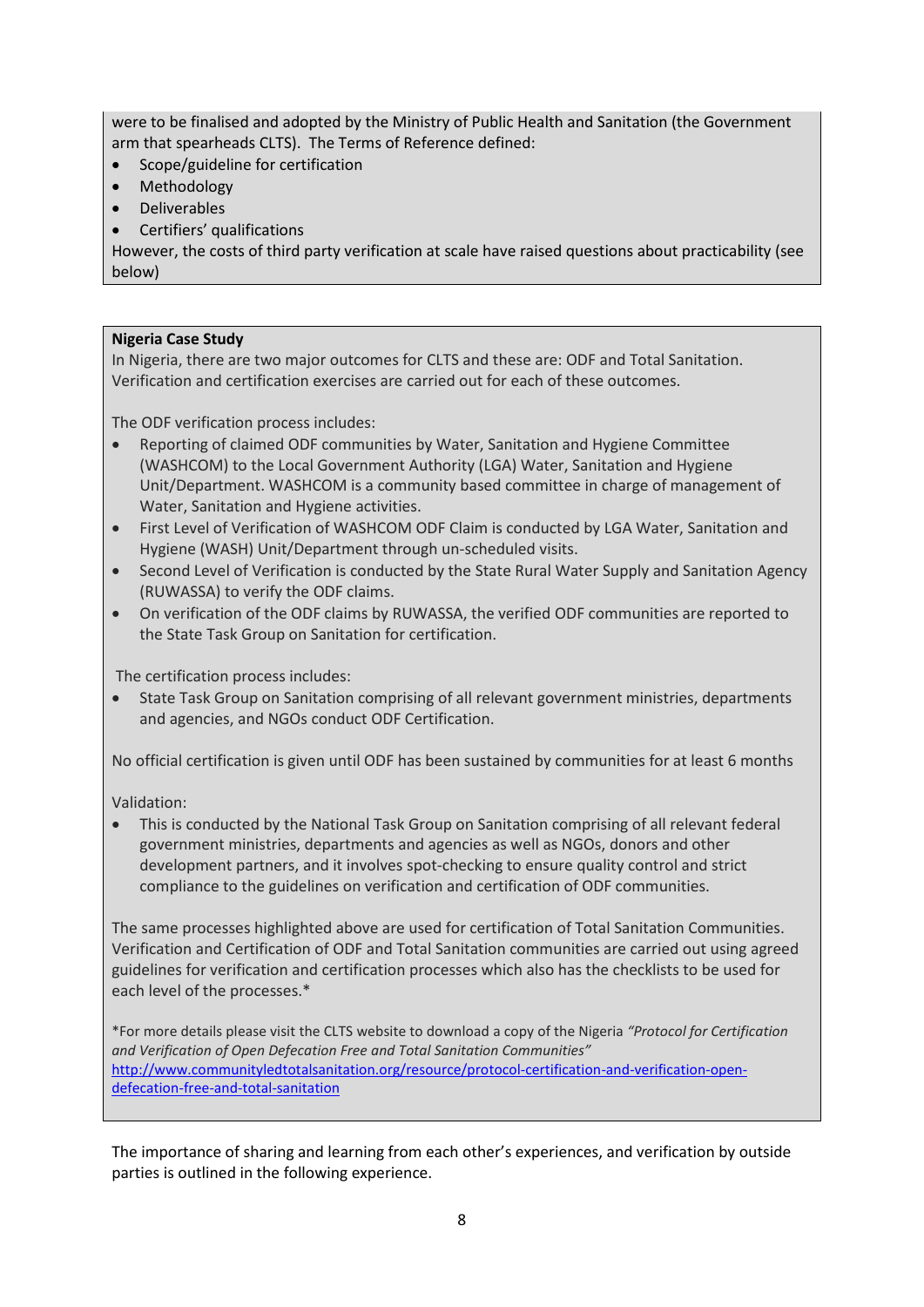#### **Côte d'Ivoire Case Study (extract from the Lukenya Notes):**

There are 2 major regions in Côte d'Ivoire where CLTS is currently being rolled out – Bouaké and Tiassalé. Exchange verification missions are planned in advance between the two. The missions last for a few days to a week, and teams include members from the government, NGOs, local authorities and community representatives. The criteria are very clear and the evaluation teams take the role very seriously. At the end of each day, a debriefing session is held to compare notes and to make recommendations, and dates are set for any necessary re-verifications.

After the final recommendations of the teams are made, celebrations are held to congratulate the successful communities. This inter-regional practice is not only more objective than using purely local teams but has also proved very useful for cross-fertilisation and the exchange of practices and ideas.

## *Recommendations:*

- Develop national verification protocols in coordination with all stakeholders
- The verification process can include different levels of verification
- CLTS practitioners from other regions can be engaged in the verification process

**4. For validity and credibility the verification processes should not be carried out by implementers or those in Government or NGOs who have an interest in positive findings. Rewards to communities or individuals for achieving ODF conditions risk gross distortions and misreporting.**

Credibility is lost if those who conduct verifications have an interest in positive findings, for example Government staff who are judged on their reported achievements during a national or regional campaign. One favoured solution is verification by third parties without such interests. But this presents challenging problems in going rapidly to scale. Two relevant cases of experience to date come from Kenya and Zambia respectively.<sup>[1](#page-8-0)</sup> In Kenya, the third party was initially a large NGO – which proved effective but not feasible at scale. In Zambia, the third party proposed is a mix of local actors. In this sense of a mix of local actors, third parties may be the best way forward.

#### **Third party verification experience in Kenya** (an extract from Lukenya Notes)

For its ambitious programme to achieve an ODF rural Kenya by 2013, the Kenya Government with partners has produced *A Practitioners Guide for ODF Certification in Kenya.* This guide includes training of enumerators to include handwashing, safe water chain, food hygiene, and household environment hygiene and sanitation. The initial large-scale verifications have been conducted by the NGO KWAHO in Nyanza and Western Provinces. Of 349 villages claiming to be ODF, 162 or 46 per

<span id="page-8-0"></span> $1$  The initial idea was that verification by a third party organisation would be the best approach for verification at scale. However, recent experiences in Kenya and Zambia have shown that this can be too expensive to be practicable at scale. Other potential problems are lack of suitable organisations, and negative verdicts from a previously unknown organisation serving to discourage and demotivate communities. This is a vital area for on-going innovation and learning, and we are keen to hear more about experiences with these and other approaches and methods - please contact us at  $clts@ids.ac.uk$  if you have anything to share.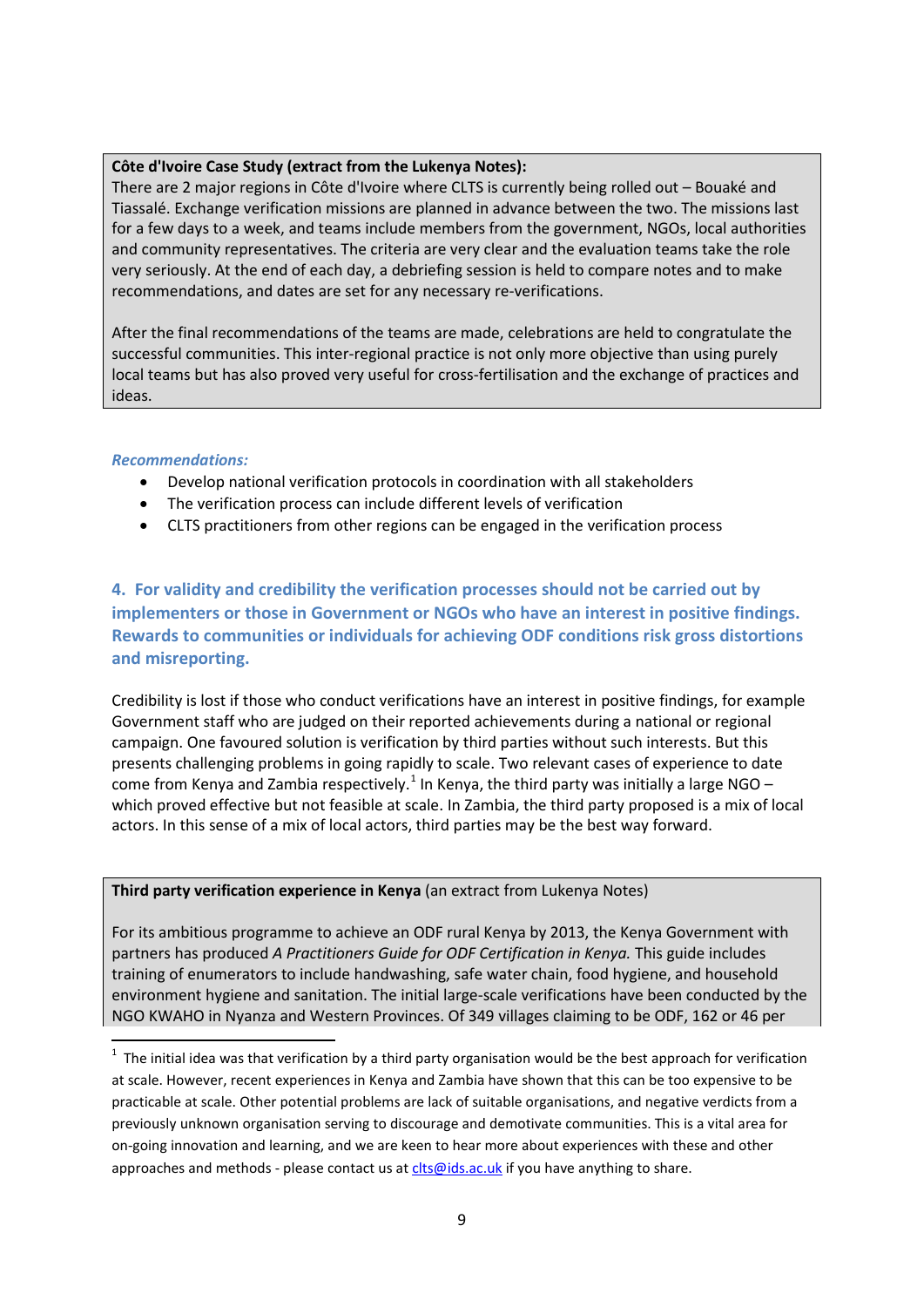cent were found ODF and 187 or 54 per cent not yet ODF. Verification criteria include latrine coverage, handwashing facilities and dish rack coverage.

The third party verification included that:

- All homesteads have functional latrines
- There are footpaths leading to the latrines to confirm use
- The evaluators physically visit the latrines to establish usage
- The evaluators visit previous OD places like bushes, open fields, maize plantation, behind the houses etc
- Hold discussions with children to verify information provided by adults. Also randomly stop children on the way and ask them where they defecate.
- Use smell as a guide to places where there is bad smell to establish what is happening
- Water points are often sites for OD. Visit the community's sources of water within the village such as springs, streams, rivers, boreholes etc and certify that they are ODF *(KWAHO 2011: 6)*

# **Zambia Case Study: Going to scale with third party verification and certification**

Since 2007 with the introduction of CLTS in Zambia, over 900 villages have claimed to be ODF. However, these claims have often not been independently certified as ODF. Besides, there have been no formally agreed criteria and indicators for an ODF community. An independent third party system of ODF verification and certification is considered needed to ensure that CLTS is being scaled up with quality without false claims. In the absence of an independent verification and certification system it would be difficult for the Zambian government and other stakeholders to demonstrate the impact of funding invested in the CLTS approach. The establishment of third party ODF verification and certification with formally agreed national minimum criteria was envisaged to harmonise verification and certification of ODF villages and assure credibility of declarations of ODF. The reasoning was that quality, honesty and transparency could be achieved by involving organisations and individuals not directly engaged in CLTS implementation.

The system proposed to be established in 1,112 wards in 65 rural districts consists of teams with mixed membership from Community Based Organisations including Area Development Committees and Neighbourhood Health Committees, together with Community Health Workers and others, to be coordinated by staff from Department of Community Development and others at ward level who have not been directly involved in implementation of CLTS. The CBOs will be responsible for ODF verification and certification of wards and will verify and certify activities at village level and in public places (schools, health centres, markets, etc.). For instance, the verification and certification teams will manage implementation of third party ODF verification and certification activities within their wards. This will help to ensure creation of an independent structure and sustainability of the works started will be enhanced.

Plan Zambia will be responsible for ensuring that results are delivered and reported against the Results Framework and an agreed work plan. Plan will provide all the required staff and build capacity of district staff and CBOs. UNICEF will provide financial support in line with the agreed budget and joint work plan, and undertake regular monitoring visits (joint and independent) to assess progress and address any pertinent issues that may arise in the course of the implementation.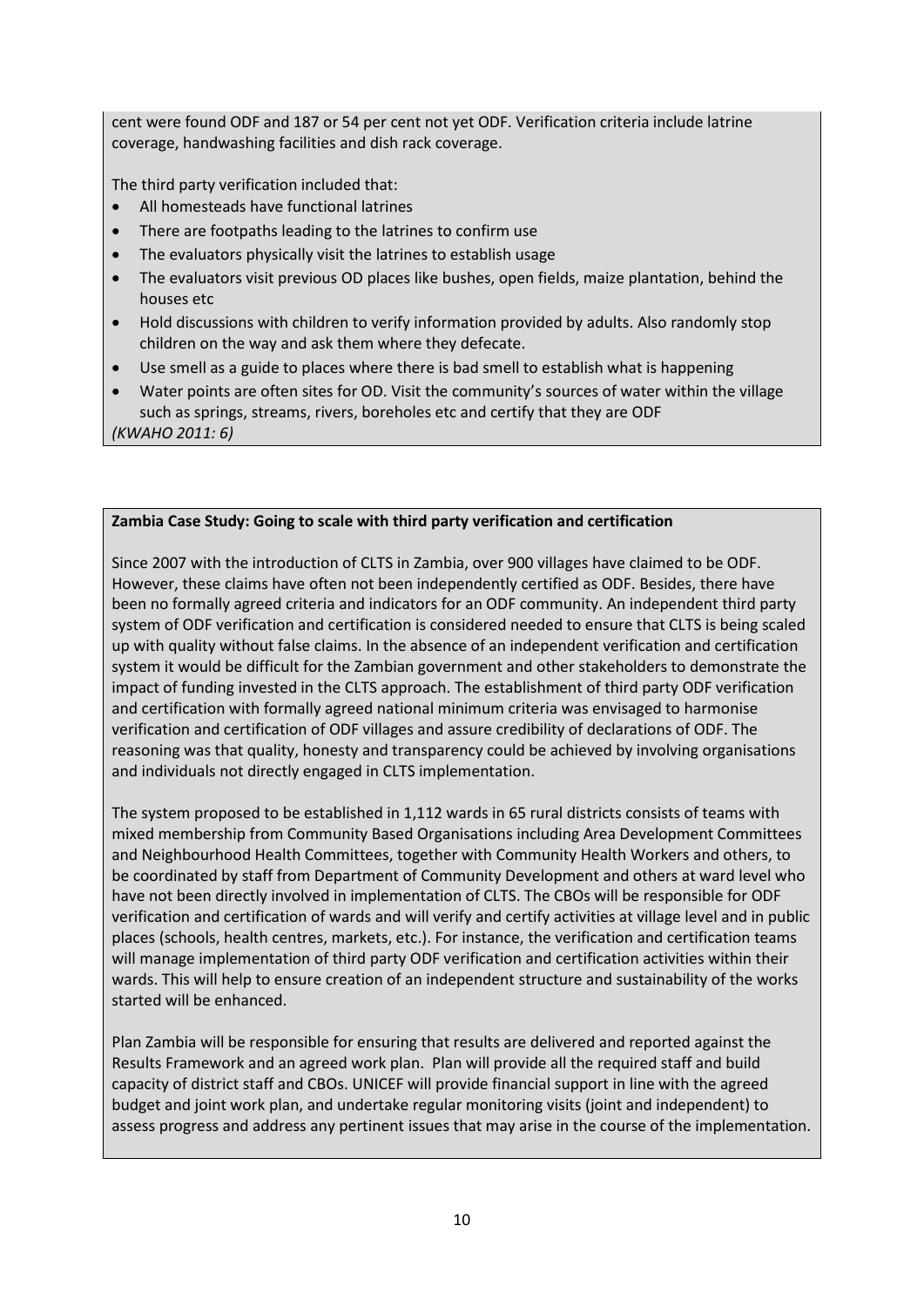India has presented an example of how verification can be open to abuse when it is linked with financial or other rewards.

#### **India case study (from Lukenya Notes, 2011)**

The major lesson from Indian experience is that if verification is lax and linked with financial or other rewards, it is highly vulnerable to widespread abuse. This lesson and warnings come from Indian experience with the Nirmal Gram Puruskar (NGP - see CLTS Handbook pp 54-5). Although the NGP is in most cases not connected with CLTS, it includes verification of ODF status. Since 2004 the NGP scheme has been giving awards to Gram Panchayats (GPs) (local government entities) that achieve ODF status and are environmentally clean. Leaders of successful GPs go to Delhi to be honoured by the President, and receive substantial financial rewards. Standards and processes were the same from 2004 to 2008. Initially their application was very strict: a GP in Mandi District which had made a great effort was failed because TOILET had been painted by mistake on the doors of two store rooms (and this despite the fact that the rooms had no toilet pans). Later as applicants for the award multiplied exponentially across India into thousands, verification and certification were contracted out to NGOs which in turn subcontracted to other NGOs which in some cases subcontracted yet again to individuals for a fraction of the original remuneration. There were many complaints that the evaluators had taken bribes from the GPs. The result was fake reporting, described by one wellinformed source as a joke. Then in 2008 and 2009, a team led by Vinod Mishra, director of Training, Key Resource Centre, Nainital, was commissioned to verify, State by State, the ODF status of NGP communities. They inspected 1018 GP applicants in 6 States (Jammu and Kashmir, Punjab, Rajasthan, Himachal Pradesh, Kerala and Karnataka) and certified 417 GPs and 3 Block Panchayats. However, in 2009 the pass rate became minimal, with only 1 out of 621 applicants successful in Haryana, and none in Bihar. This high failure rate followed the adoption by Government of an online verification system in which third party verifiers from NGOs or research organisations from other States are required to stay in the communities overnight. They supply data to the computer programme which then determines pass or fail. Inspections are required to be rigorous, including for instance looking at the fingernails of children in school. Arguably India was too tough at first, then far too lax, and now very strict again, possibly too strict. The system seems to entail little community participation or learning.

Se[e www.ddws.nic.in](http://www.ddws.nic.in/) for more detail. A comprehensive account of the procedure can be found in WSP Monitoring Systems for Incentive Programs: Learning from large-scale rural sanitation initiatives in India, Water and Sanitation Program, World Bank, November 2010, [http://water.worldbank.org/publications/monitoring-systems-incentive-programs-learning-large](http://water.worldbank.org/publications/monitoring-systems-incentive-programs-learning-large-scale-rural-sanitation-initiatives)[scale-rural-sanitation-initiatives](http://water.worldbank.org/publications/monitoring-systems-incentive-programs-learning-large-scale-rural-sanitation-initiatives)

The mixed team system developed in Indonesia is another significant source of learning. A teambased ODF verification system was designed and introduced through the TSSM project in East Java. This has now become the local government's routine practice in all districts. The verification teams consist of local government functionaries from Community Health Centres and sub-district administration, supplemented with representatives from communities neighbouring the one being verified. The CLTS facilitator and natural leaders of the community being verified may not be verifiers for their own community. ODF-verified community members then become verifiers on teams for other communities. The qualifying community puts up a board announcing their ODF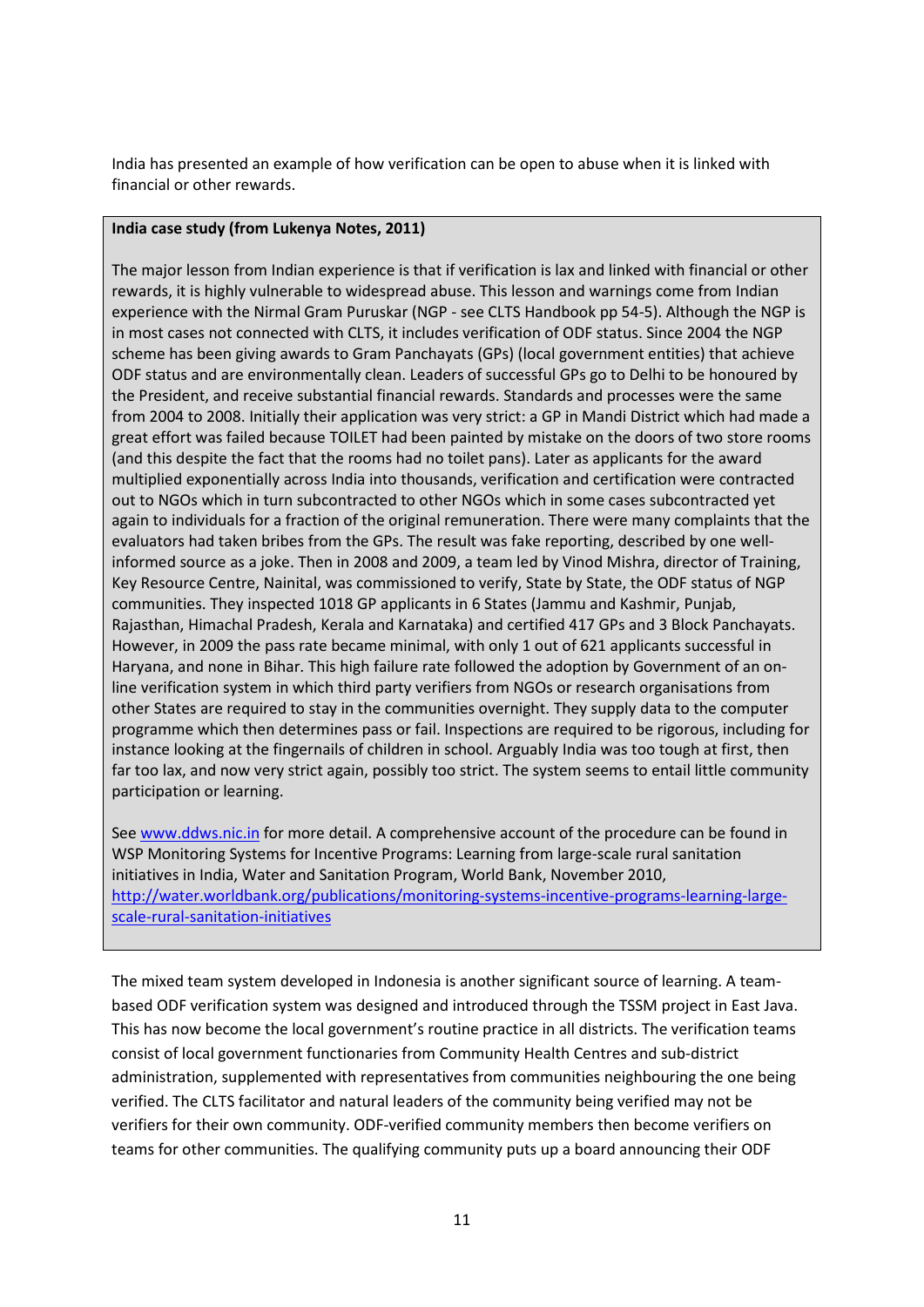status at the village entrance and later during ODF celebrations they receive an official Health Ministry Certificate.

# *Recommendations: Transparency, validity and credibility*

The validity, credibility and usefulness of the whole process depends on the composition of the verification and certification teams, their training and commitment, the time and resources available, and transparency:

- *Team composition and interests.* As far as possible verification teams should be independent of implementation teams and have a gender balance. Validity and credibility can be compromised when there are rewards for achieving ODF, or when teams include people with an interest in positive ODF declarations. The most common case of this is where there are Government campaigns, targets and competition between sub-districts and/or between districts, with career and recognition incentives to officials for good performance and/or achieving or surpassing targets. In such circumstances, ODF declarations and statistics can easily be inflated, have low credibility and have to be discounted.
- For going to scale rapidly and well with verification and certification, third parties in the form of *mixed teams* may be the best way forward. Depending on availability of resources, other options are various mixes of Natural Leaders and others from neighbouring communities and other stakeholders from civil society, universities and institutes, and from government departments not involved in the programme.
- *Random validation* can confirm ODF and enhance credibility. In Nigeria, validation is conducted by National Task Group on Sanitation comprising all relevant Federal Government Ministries, Departments and Agencies as well as NGOs, donors and other development partners. Every quarter the Task Group makes random spot checks, visiting communities that have been declared ODF. Their finding that 95 per cent are indeed ODF adds to the credibility of the national ODF statistics.

# **5. Adequate funding, human resources and training are vital for verification, certification and re-verification, as for all components of CLTS. Resources need to be anticipated and assured well in advance as CLTS goes to scale**

Many countries have only recently faced the challenges of scaling up verification and certification processes. It is vital that these challenges are anticipated and that adequate resources – both financial and human – are allocated for them. Zambia is among the countries which have taken steps to anticipate a rising financial demand for verification and certification as the national campaign goes to scale. Unless budgets are allocated, and this critical challenge is planned for, problems of backlogs and of poor quality in verification and certification can be expected to be serious, even acute. Where budgets for third party verification are difficult for Governments to meet, donor support will be important.

#### *Recommendations:*

- Assess financial, organisational and human resource needs on the basis of anticipated demand for verification and certification as CLTS goes to scale
- Stay ahead of the game by assuring these well in advance
- Monitor progress closely and take early action to prevent the build up of a backlog of communities claiming to be ODF.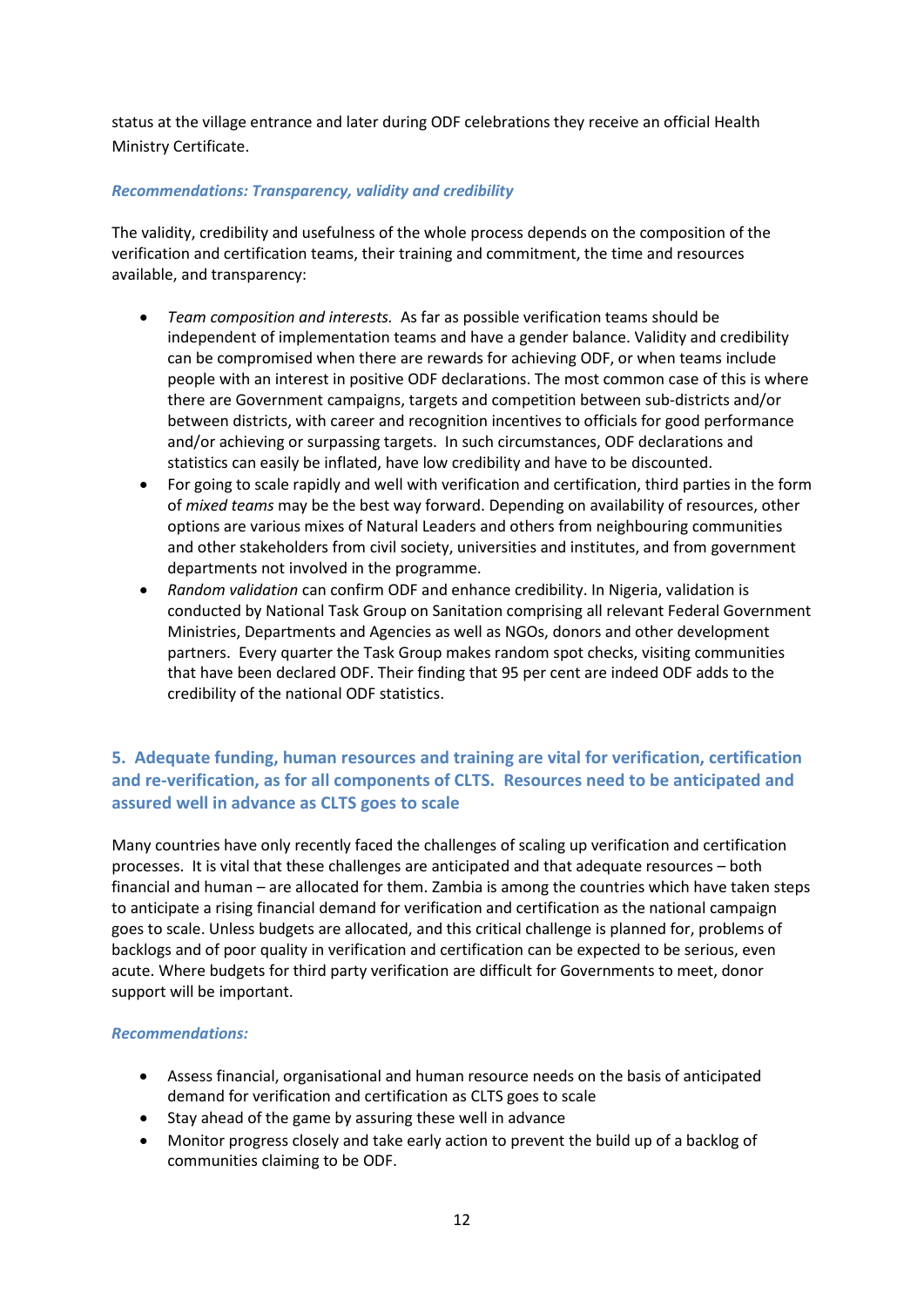# **Summary of key recommendations and ideas for action**

#### *On the basis of experience to date, Governments and policy-makers may wish to take steps to:*

- $\triangleright$  Seek agreement by country stakeholders on definitions of verification, certification and reverification based on their local context
- $\triangleright$  Develop national verification protocols in coordination with all stakeholders
- $\triangleright$  Translate the checklist for verification and certification into local languages and make it widely available to communities. The checklist could also be presented in pictorial forms
- $\triangleright$  Where possible, convene and organise third party teams for verification, for instance including WASH Committees and Natural Leaders from neighbouring ODF communities to form associations which can be empowered to conduct ODF verification
- $\triangleright$  For verification and certification prefer institutions that are not directly involved in CLTS implementation
- $\triangleright$  Encourage community involvement as part of the learning process, make verifications positive experiences, whether failing or passing
- $\triangleright$  Use celebrations after verification to build community pride and confidence, and encourage others.
- $\triangleright$  Define clear institutional roles and responsibilities for verification, certification and reverification among relevant stakeholders
- $\triangleright$  Re-verify certified ODF communities between 6 months and 2 years after certification, to check and reinforce sustainability of ODF status
- $\triangleright$  Anticipate expanding demand for verification, certification and re-verification at scale and assure adequate financial and human resources well in advance
- $\triangleright$  Regular monitoring and control of the verification process as the country moves to scale
- $\triangleright$  Exercise caution that any reward system does not influence outcomes and ensure that it is sustainable, cost-effective and scalable.

#### **Sources**

- Chambers, Robert (2009) *Going to Scale with Community-Led Total Sanitation: Reflections on Experience, Issues and Ways Forward*, Practice Paper No 1, IDS, Brighton, pages 28-30 [www.communityledtotalsanitation.org/resource/going-scale-community-led-total](http://www.communityledtotalsanitation.org/resource/going-scale-community-led-total-sanitation-reflections-experience-issues-and-ways-forward)[sanitation-reflections-experience-issues-and-ways-forward](http://www.communityledtotalsanitation.org/resource/going-scale-community-led-total-sanitation-reflections-experience-issues-and-ways-forward)
- Federal Democratic Republic of Ethiopia (MOH) (2012) *CLTSH Verification and Certification Protocol*, Addis Ababa, January 201[2 http://www.communityledtotalsanitation.org/resource/federal](http://www.communityledtotalsanitation.org/resource/federal-democratic-republic-ethiopia-ministry-health-cltsh-verification-and-certification)[democratic-republic-ethiopia-ministry-health-cltsh-verification-and-certification](http://www.communityledtotalsanitation.org/resource/federal-democratic-republic-ethiopia-ministry-health-cltsh-verification-and-certification)
- GOK/UNICEF/KWAHO/In Touch *A Practitioner's Guide to ODF Certification in Kenya* [http://www.communityledtotalsanitation.org/resource/practitioners-guide-odf](http://www.communityledtotalsanitation.org/resource/practitioners-guide-odf-certification-kenya)[certification-kenya](http://www.communityledtotalsanitation.org/resource/practitioners-guide-odf-certification-kenya)
- Government of Nigeria, UNICEF, UKAID, EU, *Protocol for Certification and Verification of Open Defecation Free and Total Sanitation Communities* [http://www.communityledtotalsanitation.org/resource/protocol-certification-and](http://www.communityledtotalsanitation.org/resource/protocol-certification-and-verification-open-defecation-free-and-total-sanitation)[verification-open-defecation-free-and-total-sanitation](http://www.communityledtotalsanitation.org/resource/protocol-certification-and-verification-open-defecation-free-and-total-sanitation)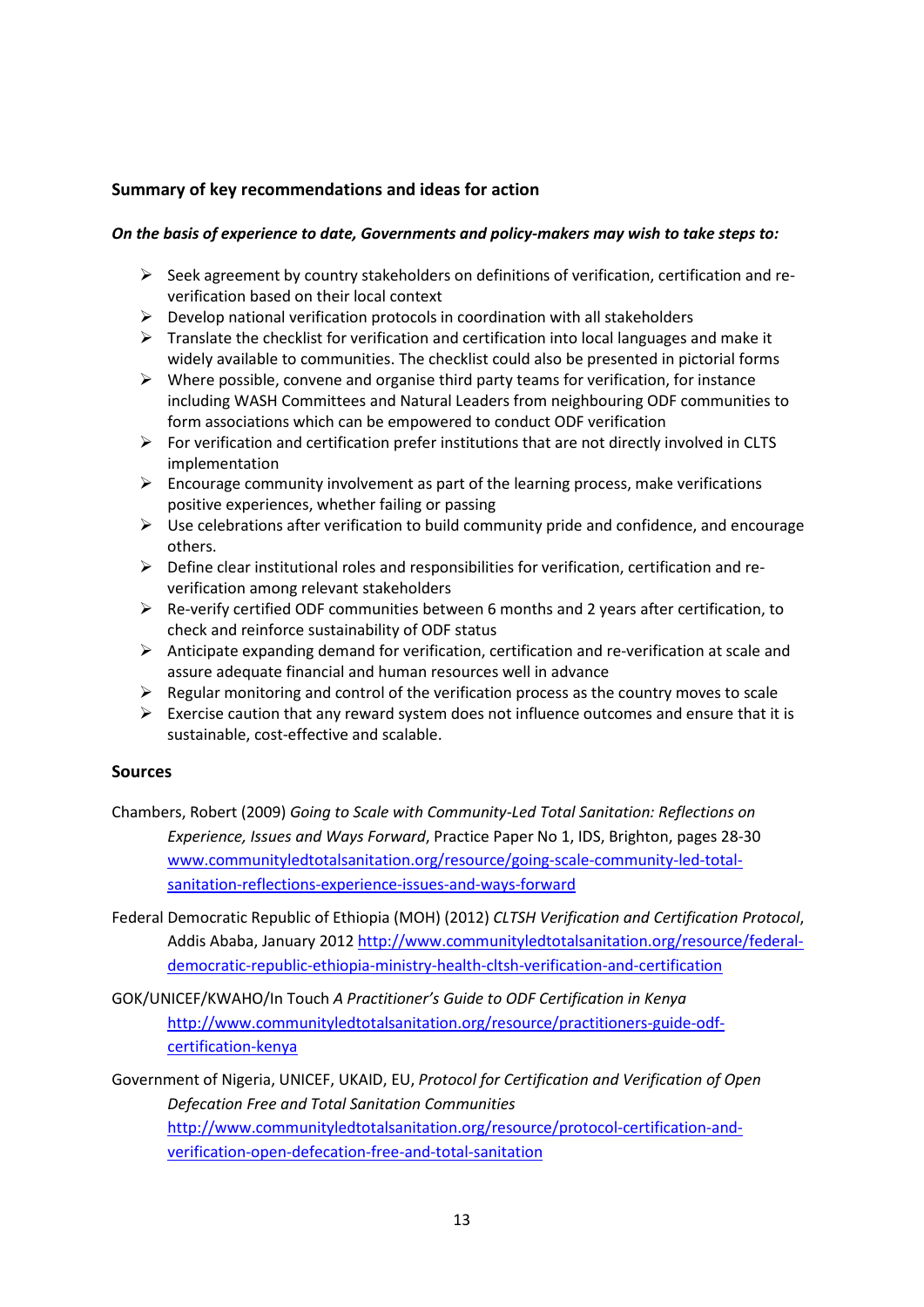- KWAHO (2012) *ODF Third Party Verification: Nyanza and Western Provinces,* Kenya Water for Health Organisation and GOK-Unicef WASH Program
- Kar, Kamal with Chambers, Robert (2008) *Handbook on Community-Led Total Sanitation*, pages 54-5 [www.communityledtotalsanitation.org/resource/handbook-community-led-total-sanitation](http://www.communityledtotalsanitation.org/resource/handbook-community-led-total-sanitation)
- *Lukenya Notes: Taking Community Led Total Sanitation to Scale with Quality – Outputs from a workshop in Nairobi, Kenya 24-27 July* (2011) 'Strategies for ODF Verification at Scale', pages 29-37 a[t www.communityledtotalsanitation.org/resource/lukenya-notes-taking-clts-scale](http://www.communityledtotalsanitation.org/resource/lukenya-notes-taking-clts-scale-quality)[quality](http://www.communityledtotalsanitation.org/resource/lukenya-notes-taking-clts-scale-quality)
- Mukherjee, Nilanjana, Wartono, Djoko and Robiarto, Amin (2011) *Managing the Flow of Monitoring Information to Improve Rural Sanitation in East Java*, Water and Sanitation Program, [www.wsp.org/wsp/sites/wsp.org/files/publications/WSP-Monitoring-Information-TSSM.pdf](http://www.wsp.org/wsp/sites/wsp.org/files/publications/WSP-Monitoring-Information-TSSM.pdf)
- WSP (2010) *Monitoring Systems for Incentive Programs: Learning from large-scale rural sanitation initiatives in India*, Water and Sanitation Program, World Bank [http://water.worldbank.org/publications/monitoring-systems-incentive-programs-learning](http://water.worldbank.org/publications/monitoring-systems-incentive-programs-learning-large-scale-rural-sanitation-initiatives)[large-scale-rural-sanitation-initiatives](http://water.worldbank.org/publications/monitoring-systems-incentive-programs-learning-large-scale-rural-sanitation-initiatives)

The Indonesia ODF Verification protocol is available in Bahasa Indonesia on the Government of Indonesia's Sanitasi Total Berbasis Masyarakat website. The English version is an Annex of the WSP working paper *Managing the Flow of Monitoring Information to Improve Rural Sanitation in East Java* (WSP, 2011)

| <b>First</b> | <b>Surname</b> | <b>Country</b> | <b>Organisation</b>          | <b>Email</b>              |
|--------------|----------------|----------------|------------------------------|---------------------------|
| name         |                |                |                              |                           |
| Jorge        | Pires          | Angola         | <b>UNICEF WASH</b>           | jpires@unicef.org         |
|              |                |                | Specialist                   |                           |
| Heri         | Wibowo         | Indonesia      | Ministry of Health           | Heriwibowo16@yahoo.co.id  |
| Francis      | Kage           | Kenya          | <b>KWAHO</b>                 | f.kage@kwaho.org          |
| Janet        | Mukule Agalo   | Kenya          | <b>Coordinator of CLTS</b>   | mulejanet@yahoo.com       |
|              |                |                | Hub, MOPHS                   |                           |
| Noel         | Khunga         | Malawi         | <b>Environmental Health</b>  | noelkhunga@googlemail.com |
|              |                |                | Officer, Salima District     |                           |
|              |                |                | <b>Health Office</b>         |                           |
| Dan          | Kapatuka       | Malawi         | Plan                         | Dan.Kapatuka@plan-        |
|              |                |                |                              | international.org         |
| <b>Bisi</b>  | Agberemi       | Nigeria        | <b>WASH Specialist,</b>      | bagberemi@unicef.org      |
|              |                |                | <b>UNICEF</b>                |                           |
| Philip       | Otieno         | South Sudan    | <b>UNICEF</b>                | pvotieno@yahoo.com;       |
|              |                |                |                              | pvotieno@unicef.org       |
| Wiscot       | Mwanza         | Zambia         | Plan Zambia                  | wiscot.mwanza@plan-       |
|              |                |                |                              | international.org         |
| Muchie       | Kidanu         | Ethiopia       | <b>UNICEF</b>                | mkidanu@unicef.org        |
| Kweku        | Tsekpetse-     | Ghana          | MLGRD/Environmental          | tsekpetsetony@yahoo.com;  |
|              | Akuamoah       |                | <b>Health and Sanitation</b> | ktakuamoah@ehsd.gov.gh    |
|              |                |                | Directorate                  |                           |
| Paul         | Kwasi          | Ghana          | Central Regional             | pnutsugah@yahoo.com       |

# **Contacts**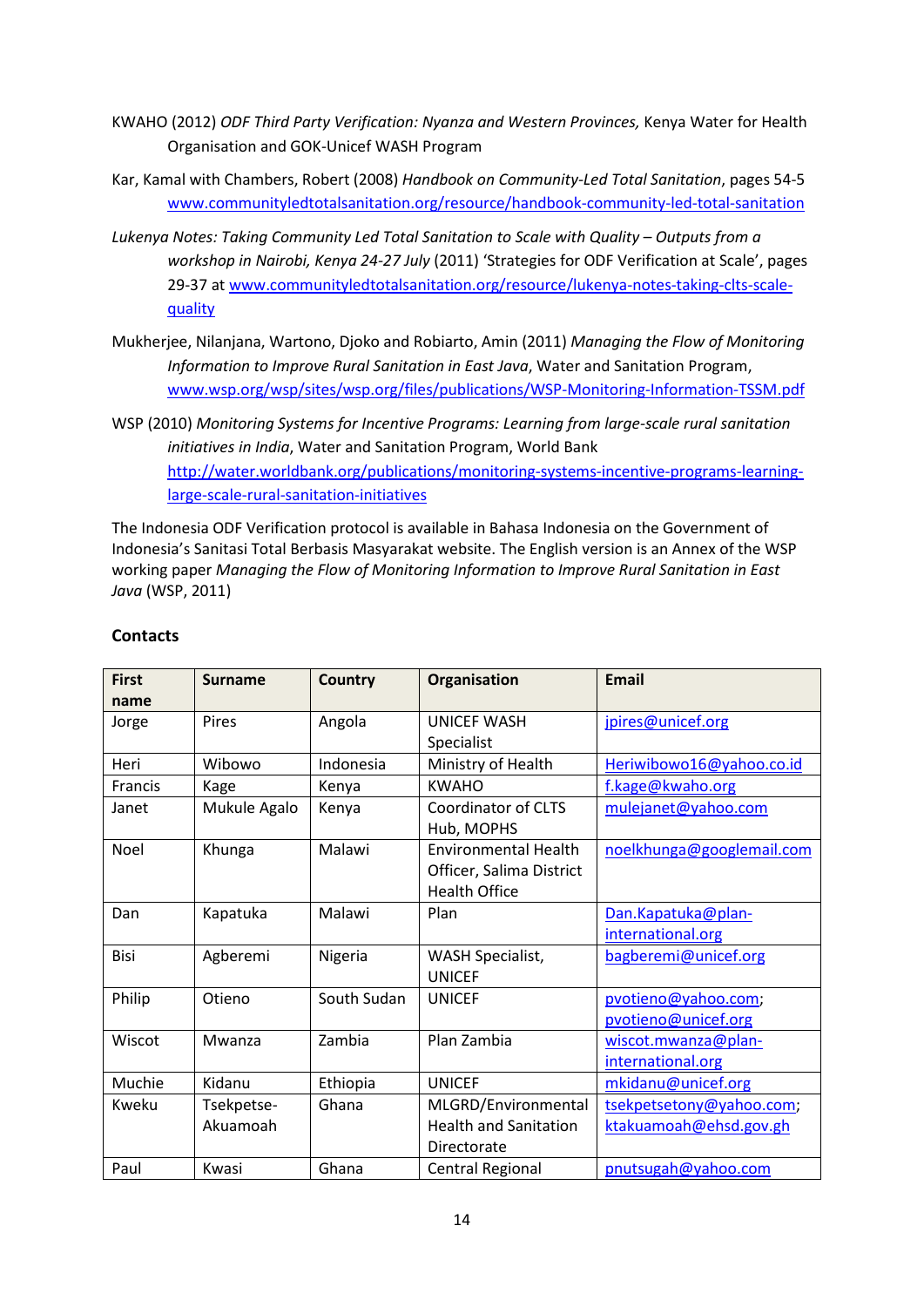|          | Nutsugah |          | <b>Environmental Health</b><br>Office                                            |                                         |
|----------|----------|----------|----------------------------------------------------------------------------------|-----------------------------------------|
| Mary     | Namwebe  | Uganda   | Plan Uganda                                                                      | Mary.Namwebe@plan-<br>international.org |
| Muchie   | Kidanu   | Ethiopia | <b>UNICEF</b>                                                                    | mkidanu@unicef.org                      |
| Leonard  | Mukosha  | Zambia   | <b>CLTS National</b><br>Coordinator                                              | leomukosha@gmail.com                    |
| Michael  | Musenga  | Zambia   | <b>Public Health</b><br>Prosecutor and CLTS<br>National Legal Advisor,<br>Zambia | mmusenga@yahoo.com                      |
| Fredrick | Donde    | Kenya    | <b>WASH Specialist,</b><br><b>UNICEF</b>                                         | fdonde@unicef.org                       |
| Yirgalem | Solomon  | Eritrea  | <b>UNICEF</b>                                                                    | yisolomon@unicef.org                    |
| David    | Ibuyat   | Uganda   | Ministry of Health                                                               | dibuyat@yahoo.co.uk                     |
| Michael  | Kennedy  | Malawi   | <b>Engineers Without</b><br><b>Borders</b>                                       | michaelkennedy@ewb.ca                   |